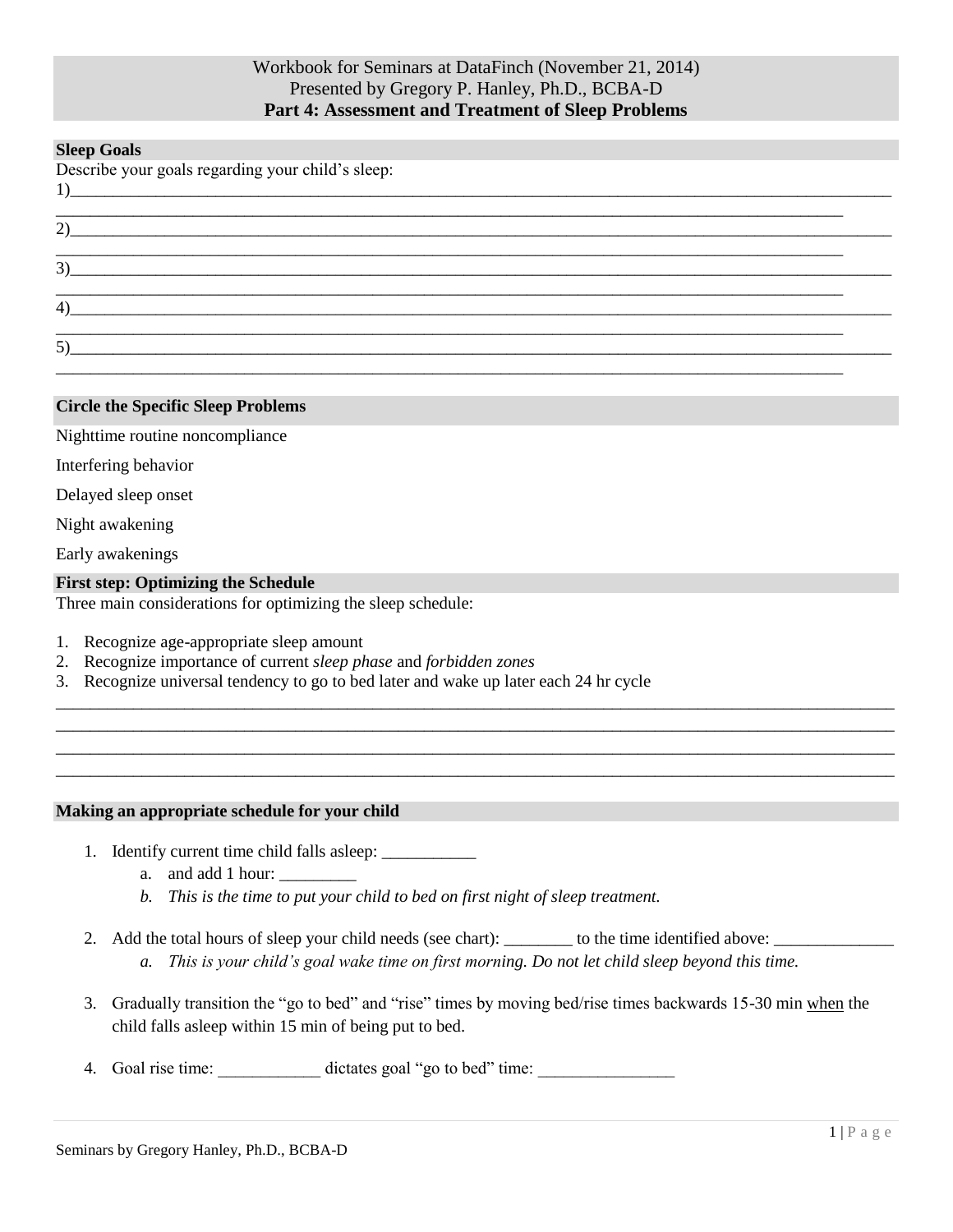### **Next step: Nighttime Routine and Bedroom Considerations**

### **Nighttime Routine Considerations**

- Activities progress from active to passive  $\bullet$
- $\bullet$ Baths earlier in routine
- Ambient light gets progressively dimmer
- Light snacks without caffeine

### **Bedroom Considerations**

- Cooler temperature  $\bullet$
- Indirect lighting only  $\bullet$
- Non-undulating noise  $\bullet$
- Best toys/preferred activities not visible

### **Considerations for Addressing Nighttime Routine Noncompliance**

1. Start routine just prior to natural sleep phase

2. Promoting instruction following during the day

- Play "name game" and see last page for additional daytime strategies.

- 3. Arrange big discrepancy in consequences for compliance vs. noncompliance to routine
	- Remember the goal of behavioral quietude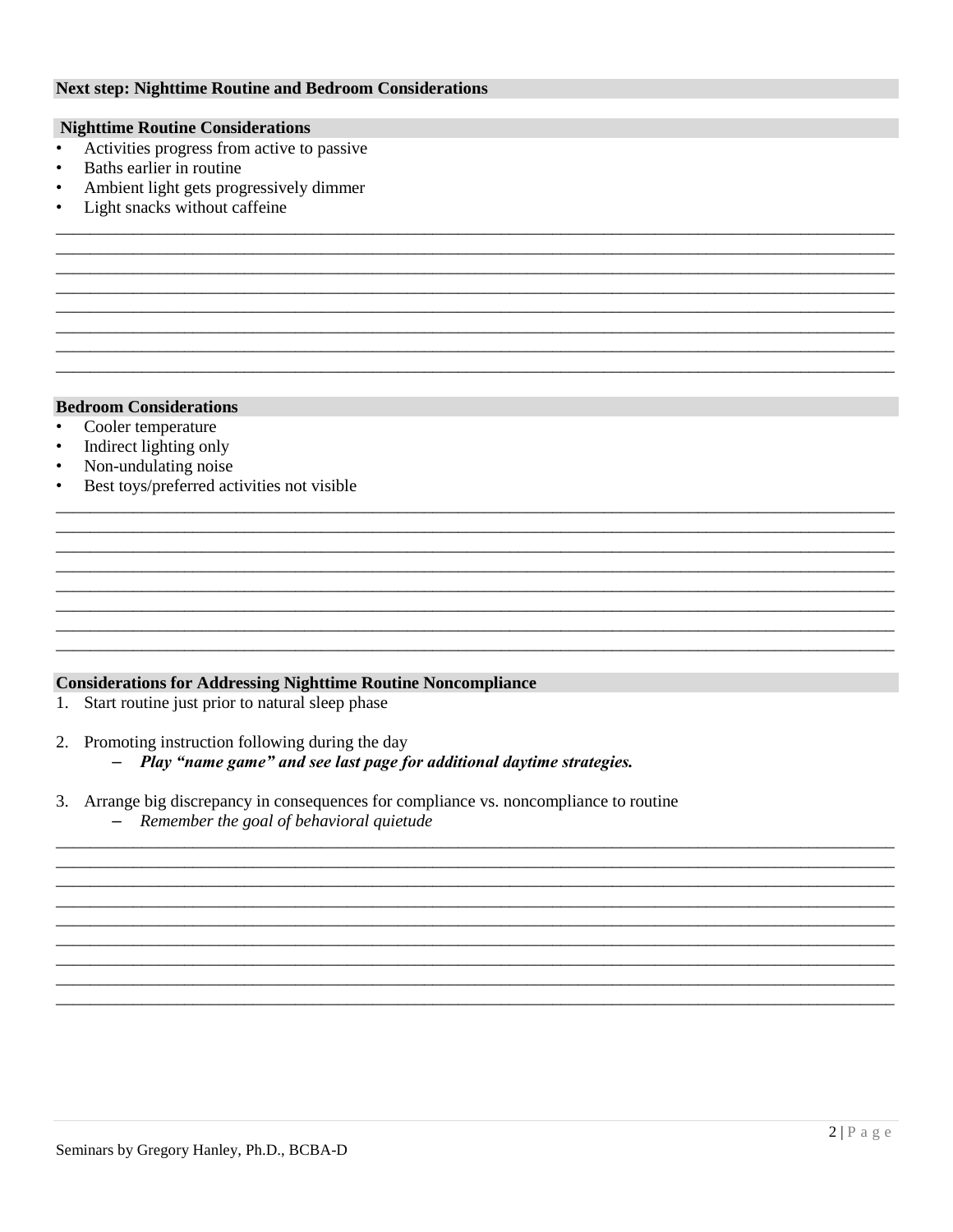### **Next Step: Understanding and Optimizing Sleep Dependencies**

Some important facts:

- Transitioning from behavioral quietude to sleep depends on the presence of stimuli associated with falling asleep
- Stimuli that set the occasion for sleep must be there through the night because children wake up often during the night
- When the things that occasion sleep are not present when the child wakes up during the night, persistent night awakenings are experienced.
- When the things that occasion sleep are suddenly removed or inconsistently available, sleep onset delay develops and interfering behavior is learned over time during the delay

\_\_\_\_\_\_\_\_\_\_\_\_\_\_\_\_\_\_\_\_\_\_\_\_\_\_\_\_\_\_\_\_\_\_\_\_\_\_\_\_\_\_\_\_\_\_\_\_\_\_\_\_\_\_\_\_\_\_\_\_\_\_\_\_\_\_\_\_\_\_\_\_\_\_\_\_\_\_\_\_\_\_\_\_\_\_\_\_\_\_\_\_\_\_\_\_\_\_ \_\_\_\_\_\_\_\_\_\_\_\_\_\_\_\_\_\_\_\_\_\_\_\_\_\_\_\_\_\_\_\_\_\_\_\_\_\_\_\_\_\_\_\_\_\_\_\_\_\_\_\_\_\_\_\_\_\_\_\_\_\_\_\_\_\_\_\_\_\_\_\_\_\_\_\_\_\_\_\_\_\_\_\_\_\_\_\_\_\_\_\_\_\_\_\_\_\_ \_\_\_\_\_\_\_\_\_\_\_\_\_\_\_\_\_\_\_\_\_\_\_\_\_\_\_\_\_\_\_\_\_\_\_\_\_\_\_\_\_\_\_\_\_\_\_\_\_\_\_\_\_\_\_\_\_\_\_\_\_\_\_\_\_\_\_\_\_\_\_\_\_\_\_\_\_\_\_\_\_\_\_\_\_\_\_\_\_\_\_\_\_\_\_\_\_\_ \_\_\_\_\_\_\_\_\_\_\_\_\_\_\_\_\_\_\_\_\_\_\_\_\_\_\_\_\_\_\_\_\_\_\_\_\_\_\_\_\_\_\_\_\_\_\_\_\_\_\_\_\_\_\_\_\_\_\_\_\_\_\_\_\_\_\_\_\_\_\_\_\_\_\_\_\_\_\_\_\_\_\_\_\_\_\_\_\_\_\_\_\_\_\_\_\_\_ \_\_\_\_\_\_\_\_\_\_\_\_\_\_\_\_\_\_\_\_\_\_\_\_\_\_\_\_\_\_\_\_\_\_\_\_\_\_\_\_\_\_\_\_\_\_\_\_\_\_\_\_\_\_\_\_\_\_\_\_\_\_\_\_\_\_\_\_\_\_\_\_\_\_\_\_\_\_\_\_\_\_\_\_\_\_\_\_\_\_\_\_\_\_\_\_\_\_

\_\_\_\_\_\_\_\_\_\_\_\_\_\_\_\_\_\_\_\_\_\_\_\_\_\_\_\_\_\_\_\_\_\_\_\_\_\_\_\_\_\_\_\_\_\_\_\_\_\_\_\_\_\_\_\_\_\_\_\_\_\_\_\_\_\_\_\_\_\_\_\_\_\_\_\_\_\_\_\_\_\_\_\_\_\_\_\_\_\_\_\_\_\_\_\_\_\_ \_\_\_\_\_\_\_\_\_\_\_\_\_\_\_\_\_\_\_\_\_\_\_\_\_\_\_\_\_\_\_\_\_\_\_\_\_\_\_\_\_\_\_\_\_\_\_\_\_\_\_\_\_\_\_\_\_\_\_\_\_\_\_\_\_\_\_\_\_\_\_\_\_\_\_\_\_\_\_\_\_\_\_\_\_\_\_\_\_\_\_\_\_\_\_\_\_\_ \_\_\_\_\_\_\_\_\_\_\_\_\_\_\_\_\_\_\_\_\_\_\_\_\_\_\_\_\_\_\_\_\_\_\_\_\_\_\_\_\_\_\_\_\_\_\_\_\_\_\_\_\_\_\_\_\_\_\_\_\_\_\_\_\_\_\_\_\_\_\_\_\_\_\_\_\_\_\_\_\_\_\_\_\_\_\_\_\_\_\_\_\_\_\_\_\_\_ \_\_\_\_\_\_\_\_\_\_\_\_\_\_\_\_\_\_\_\_\_\_\_\_\_\_\_\_\_\_\_\_\_\_\_\_\_\_\_\_\_\_\_\_\_\_\_\_\_\_\_\_\_\_\_\_\_\_\_\_\_\_\_\_\_\_\_\_\_\_\_\_\_\_\_\_\_\_\_\_\_\_\_\_\_\_\_\_\_\_\_\_\_\_\_\_\_\_ \_\_\_\_\_\_\_\_\_\_\_\_\_\_\_\_\_\_\_\_\_\_\_\_\_\_\_\_\_\_\_\_\_\_\_\_\_\_\_\_\_\_\_\_\_\_\_\_\_\_\_\_\_\_\_\_\_\_\_\_\_\_\_\_\_\_\_\_\_\_\_\_\_\_\_\_\_\_\_\_\_\_\_\_\_\_\_\_\_\_\_\_\_\_\_\_\_\_

\_\_\_\_\_\_\_\_\_\_\_\_\_\_\_\_\_\_\_\_\_\_\_\_\_\_\_\_\_\_\_\_\_\_\_\_\_\_\_\_\_\_\_\_\_\_\_\_\_\_\_\_\_\_\_\_\_\_\_\_\_\_\_\_\_\_\_\_\_\_\_\_\_\_\_\_\_\_\_\_\_\_\_\_\_\_\_\_\_\_\_\_\_\_\_\_\_\_ \_\_\_\_\_\_\_\_\_\_\_\_\_\_\_\_\_\_\_\_\_\_\_\_\_\_\_\_\_\_\_\_\_\_\_\_\_\_\_\_\_\_\_\_\_\_\_\_\_\_\_\_\_\_\_\_\_\_\_\_\_\_\_\_\_\_\_\_\_\_\_\_\_\_\_\_\_\_\_\_\_\_\_\_\_\_\_\_\_\_\_\_\_\_\_\_\_\_ \_\_\_\_\_\_\_\_\_\_\_\_\_\_\_\_\_\_\_\_\_\_\_\_\_\_\_\_\_\_\_\_\_\_\_\_\_\_\_\_\_\_\_\_\_\_\_\_\_\_\_\_\_\_\_\_\_\_\_\_\_\_\_\_\_\_\_\_\_\_\_\_\_\_\_\_\_\_\_\_\_\_\_\_\_\_\_\_\_\_\_\_\_\_\_\_\_\_ \_\_\_\_\_\_\_\_\_\_\_\_\_\_\_\_\_\_\_\_\_\_\_\_\_\_\_\_\_\_\_\_\_\_\_\_\_\_\_\_\_\_\_\_\_\_\_\_\_\_\_\_\_\_\_\_\_\_\_\_\_\_\_\_\_\_\_\_\_\_\_\_\_\_\_\_\_\_\_\_\_\_\_\_\_\_\_\_\_\_\_\_\_\_\_\_\_\_ \_\_\_\_\_\_\_\_\_\_\_\_\_\_\_\_\_\_\_\_\_\_\_\_\_\_\_\_\_\_\_\_\_\_\_\_\_\_\_\_\_\_\_\_\_\_\_\_\_\_\_\_\_\_\_\_\_\_\_\_\_\_\_\_\_\_\_\_\_\_\_\_\_\_\_\_\_\_\_\_\_\_\_\_\_\_\_\_\_\_\_\_\_\_\_\_\_\_

- Optimal sleep dependencies share these characteristics:
	- (a) don't require your presence,
	- (b) can be there in the middle of the night, and
	- (c ) are transportable (e.g., for vacations or nights at Grandparent's home)

Describe the child's current sleep dependencies here:

Describe how you will eliminate the current troublesome sleep dependencies (e.g., all at once or via fading):

Describe the new sleep dependencies that will be introduced: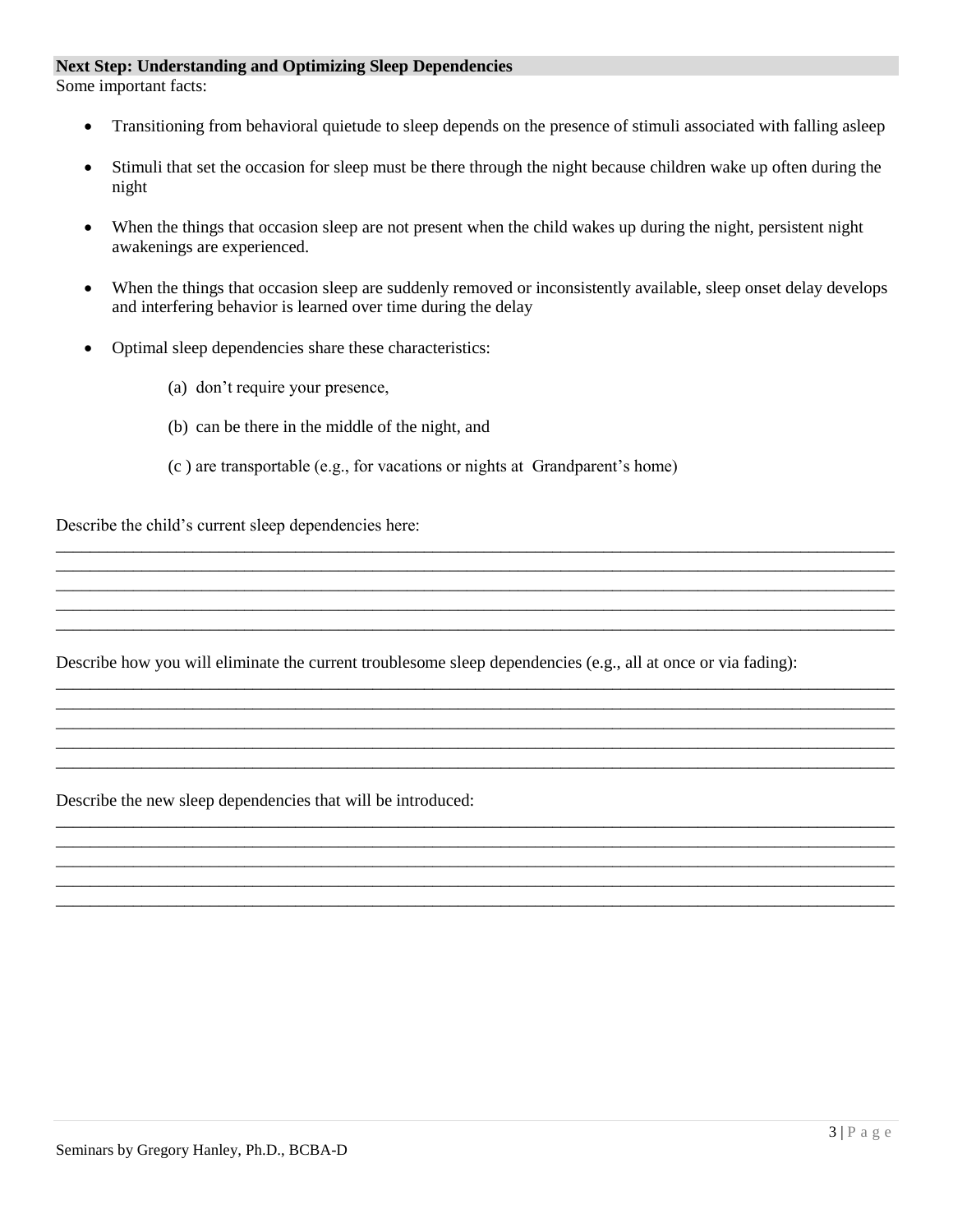### **Next Step: Understanding and Addressing Interfering Behavior**

**Interfering behaviors are** behaviors that interfere with behavioral quietude necessary for sleep onset; the big three are leaving bed (curtain calls), crying / calling out, playing in bed or in bedroom (this includes motor or vocal stereotypy). It is most important to properly consider what the likely reinforcers are for the interfering behavior:

- Attention / Interaction
- Food / drink
- Access to TV or toys (made available by parents)
- Escape/avoidance of dark or of bedroom
- Automatic reinforcers (those directly produced by the behavior)

## **To address the interfering behavior:**

- 1. Identify the form of the interfering behaviors.
- 2. Identify the likely reinforcers for the interfering behaviors.
- 3. Provide the presumed reinforce(s) prior to bidding the child good night.
- 4. After bid goodnight, eliminate access to presumed reinforce(s) following interfering behavior.
	- With socially mediated IB, options include:
		- Extinction, Progressive Waiting, *Time-Based Visiting*, *Bedtime Pass*, Quiet-Based Visiting, Quality Fading

\_\_\_\_\_\_\_\_\_\_\_\_\_\_\_\_\_\_\_\_\_\_\_\_\_\_\_\_\_\_\_\_\_\_\_\_\_\_\_\_\_\_\_\_\_\_\_\_\_\_\_\_\_\_\_\_\_\_\_\_\_\_\_\_\_\_\_\_\_\_\_\_\_\_\_\_\_\_\_\_\_\_\_\_\_\_\_\_\_\_\_\_\_\_\_\_\_\_ \_\_\_\_\_\_\_\_\_\_\_\_\_\_\_\_\_\_\_\_\_\_\_\_\_\_\_\_\_\_\_\_\_\_\_\_\_\_\_\_\_\_\_\_\_\_\_\_\_\_\_\_\_\_\_\_\_\_\_\_\_\_\_\_\_\_\_\_\_\_\_\_\_\_\_\_\_\_\_\_\_\_\_\_\_\_\_\_\_\_\_\_\_\_\_\_\_\_

\_\_\_\_\_\_\_\_\_\_\_\_\_\_\_\_\_\_\_\_\_\_\_\_\_\_\_\_\_\_\_\_\_\_\_\_\_\_\_\_\_\_\_\_\_\_\_\_\_\_\_\_\_\_\_\_\_\_\_\_\_\_\_\_\_\_\_\_\_\_\_\_\_\_\_\_\_\_\_\_\_\_\_\_\_\_\_\_\_\_\_\_\_\_\_\_\_\_ \_\_\_\_\_\_\_\_\_\_\_\_\_\_\_\_\_\_\_\_\_\_\_\_\_\_\_\_\_\_\_\_\_\_\_\_\_\_\_\_\_\_\_\_\_\_\_\_\_\_\_\_\_\_\_\_\_\_\_\_\_\_\_\_\_\_\_\_\_\_\_\_\_\_\_\_\_\_\_\_\_\_\_\_\_\_\_\_\_\_\_\_\_\_\_\_\_\_ \_\_\_\_\_\_\_\_\_\_\_\_\_\_\_\_\_\_\_\_\_\_\_\_\_\_\_\_\_\_\_\_\_\_\_\_\_\_\_\_\_\_\_\_\_\_\_\_\_\_\_\_\_\_\_\_\_\_\_\_\_\_\_\_\_\_\_\_\_\_\_\_\_\_\_\_\_\_\_\_\_\_\_\_\_\_\_\_\_\_\_\_\_\_\_\_\_\_

\_\_\_\_\_\_\_\_\_\_\_\_\_\_\_\_\_\_\_\_\_\_\_\_\_\_\_\_\_\_\_\_\_\_\_\_\_\_\_\_\_\_\_\_\_\_\_\_\_\_\_\_\_\_\_\_\_\_\_\_\_\_\_\_\_\_\_\_\_\_\_\_\_\_\_\_\_\_\_\_\_\_\_\_\_\_\_\_\_\_\_\_\_\_\_\_\_\_ \_\_\_\_\_\_\_\_\_\_\_\_\_\_\_\_\_\_\_\_\_\_\_\_\_\_\_\_\_\_\_\_\_\_\_\_\_\_\_\_\_\_\_\_\_\_\_\_\_\_\_\_\_\_\_\_\_\_\_\_\_\_\_\_\_\_\_\_\_\_\_\_\_\_\_\_\_\_\_\_\_\_\_\_\_\_\_\_\_\_\_\_\_\_\_\_\_\_ \_\_\_\_\_\_\_\_\_\_\_\_\_\_\_\_\_\_\_\_\_\_\_\_\_\_\_\_\_\_\_\_\_\_\_\_\_\_\_\_\_\_\_\_\_\_\_\_\_\_\_\_\_\_\_\_\_\_\_\_\_\_\_\_\_\_\_\_\_\_\_\_\_\_\_\_\_\_\_\_\_\_\_\_\_\_\_\_\_\_\_\_\_\_\_\_\_\_ \_\_\_\_\_\_\_\_\_\_\_\_\_\_\_\_\_\_\_\_\_\_\_\_\_\_\_\_\_\_\_\_\_\_\_\_\_\_\_\_\_\_\_\_\_\_\_\_\_\_\_\_\_\_\_\_\_\_\_\_\_\_\_\_\_\_\_\_\_\_\_\_\_\_\_\_\_\_\_\_\_\_\_\_\_\_\_\_\_\_\_\_\_\_\_\_\_\_ \_\_\_\_\_\_\_\_\_\_\_\_\_\_\_\_\_\_\_\_\_\_\_\_\_\_\_\_\_\_\_\_\_\_\_\_\_\_\_\_\_\_\_\_\_\_\_\_\_\_\_\_\_\_\_\_\_\_\_\_\_\_\_\_\_\_\_\_\_\_\_\_\_\_\_\_\_\_\_\_\_\_\_\_\_\_\_\_\_\_\_\_\_\_\_\_\_\_

\_\_\_\_\_\_\_\_\_\_\_\_\_\_\_\_\_\_\_\_\_\_\_\_\_\_\_\_\_\_\_\_\_\_\_\_\_\_\_\_\_\_\_\_\_\_\_\_\_\_\_\_\_\_\_\_\_\_\_\_\_\_\_\_\_\_\_\_\_\_\_\_\_\_\_\_\_\_\_\_\_\_\_\_\_\_\_\_\_\_\_\_\_\_\_\_\_\_ \_\_\_\_\_\_\_\_\_\_\_\_\_\_\_\_\_\_\_\_\_\_\_\_\_\_\_\_\_\_\_\_\_\_\_\_\_\_\_\_\_\_\_\_\_\_\_\_\_\_\_\_\_\_\_\_\_\_\_\_\_\_\_\_\_\_\_\_\_\_\_\_\_\_\_\_\_\_\_\_\_\_\_\_\_\_\_\_\_\_\_\_\_\_\_\_\_\_ \_\_\_\_\_\_\_\_\_\_\_\_\_\_\_\_\_\_\_\_\_\_\_\_\_\_\_\_\_\_\_\_\_\_\_\_\_\_\_\_\_\_\_\_\_\_\_\_\_\_\_\_\_\_\_\_\_\_\_\_\_\_\_\_\_\_\_\_\_\_\_\_\_\_\_\_\_\_\_\_\_\_\_\_\_\_\_\_\_\_\_\_\_\_\_\_\_\_ \_\_\_\_\_\_\_\_\_\_\_\_\_\_\_\_\_\_\_\_\_\_\_\_\_\_\_\_\_\_\_\_\_\_\_\_\_\_\_\_\_\_\_\_\_\_\_\_\_\_\_\_\_\_\_\_\_\_\_\_\_\_\_\_\_\_\_\_\_\_\_\_\_\_\_\_\_\_\_\_\_\_\_\_\_\_\_\_\_\_\_\_\_\_\_\_\_\_ \_\_\_\_\_\_\_\_\_\_\_\_\_\_\_\_\_\_\_\_\_\_\_\_\_\_\_\_\_\_\_\_\_\_\_\_\_\_\_\_\_\_\_\_\_\_\_\_\_\_\_\_\_\_\_\_\_\_\_\_\_\_\_\_\_\_\_\_\_\_\_\_\_\_\_\_\_\_\_\_\_\_\_\_\_\_\_\_\_\_\_\_\_\_\_\_\_\_

- With automatically-reinforced IB, options include:
	- Relocation of relevant materials
	- Blocking

Identify the form of the interfering behaviors:

Identify the likely reinforcers for the interfering behaviors:

Describe how the reinforcers will be provided prior to bedtime

Describe how the reinforcers will be withheld following interfering behavior after the bid good night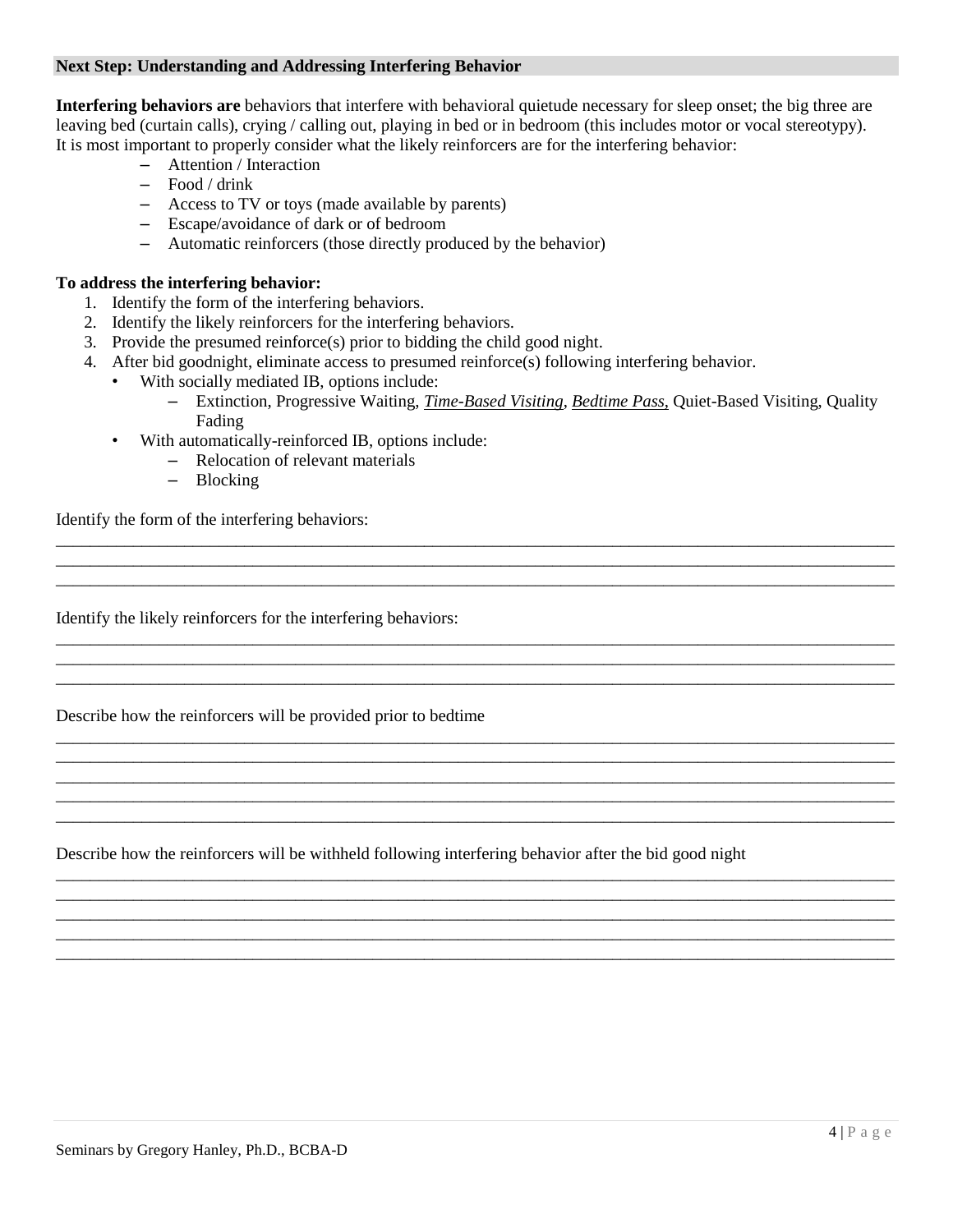### **Final Step: Understanding and Addressing Night and Early Awakenings**

*Important fact:* Night and early awakenings should be resolved with appropriate sleep schedule and healthy sleep dependencies

\_\_\_\_\_\_\_\_\_\_\_\_\_\_\_\_\_\_\_\_\_\_\_\_\_\_\_\_\_\_\_\_\_\_\_\_\_\_\_\_\_\_\_\_\_\_\_\_\_\_\_\_\_\_\_\_\_\_\_\_\_\_\_\_\_\_\_\_\_\_\_\_\_\_\_\_\_\_\_\_\_\_\_\_\_\_\_\_\_\_\_\_\_\_\_\_\_\_ \_\_\_\_\_\_\_\_\_\_\_\_\_\_\_\_\_\_\_\_\_\_\_\_\_\_\_\_\_\_\_\_\_\_\_\_\_\_\_\_\_\_\_\_\_\_\_\_\_\_\_\_\_\_\_\_\_\_\_\_\_\_\_\_\_\_\_\_\_\_\_\_\_\_\_\_\_\_\_\_\_\_\_\_\_\_\_\_\_\_\_\_\_\_\_\_\_\_ \_\_\_\_\_\_\_\_\_\_\_\_\_\_\_\_\_\_\_\_\_\_\_\_\_\_\_\_\_\_\_\_\_\_\_\_\_\_\_\_\_\_\_\_\_\_\_\_\_\_\_\_\_\_\_\_\_\_\_\_\_\_\_\_\_\_\_\_\_\_\_\_\_\_\_\_\_\_\_\_\_\_\_\_\_\_\_\_\_\_\_\_\_\_\_\_\_\_ \_\_\_\_\_\_\_\_\_\_\_\_\_\_\_\_\_\_\_\_\_\_\_\_\_\_\_\_\_\_\_\_\_\_\_\_\_\_\_\_\_\_\_\_\_\_\_\_\_\_\_\_\_\_\_\_\_\_\_\_\_\_\_\_\_\_\_\_\_\_\_\_\_\_\_\_\_\_\_\_\_\_\_\_\_\_\_\_\_\_\_\_\_\_\_\_\_\_ \_\_\_\_\_\_\_\_\_\_\_\_\_\_\_\_\_\_\_\_\_\_\_\_\_\_\_\_\_\_\_\_\_\_\_\_\_\_\_\_\_\_\_\_\_\_\_\_\_\_\_\_\_\_\_\_\_\_\_\_\_\_\_\_\_\_\_\_\_\_\_\_\_\_\_\_\_\_\_\_\_\_\_\_\_\_\_\_\_\_\_\_\_\_\_\_\_\_ \_\_\_\_\_\_\_\_\_\_\_\_\_\_\_\_\_\_\_\_\_\_\_\_\_\_\_\_\_\_\_\_\_\_\_\_\_\_\_\_\_\_\_\_\_\_\_\_\_\_\_\_\_\_\_\_\_\_\_\_\_\_\_\_\_\_\_\_\_\_\_\_\_\_\_\_\_\_\_\_\_\_\_\_\_\_\_\_\_\_\_\_\_\_\_\_\_\_ \_\_\_\_\_\_\_\_\_\_\_\_\_\_\_\_\_\_\_\_\_\_\_\_\_\_\_\_\_\_\_\_\_\_\_\_\_\_\_\_\_\_\_\_\_\_\_\_\_\_\_\_\_\_\_\_\_\_\_\_\_\_\_\_\_\_\_\_\_\_\_\_\_\_\_\_\_\_\_\_\_\_\_\_\_\_\_\_\_\_\_\_\_\_\_\_\_\_ \_\_\_\_\_\_\_\_\_\_\_\_\_\_\_\_\_\_\_\_\_\_\_\_\_\_\_\_\_\_\_\_\_\_\_\_\_\_\_\_\_\_\_\_\_\_\_\_\_\_\_\_\_\_\_\_\_\_\_\_\_\_\_\_\_\_\_\_\_\_\_\_\_\_\_\_\_\_\_\_\_\_\_\_\_\_\_\_\_\_\_\_\_\_\_\_\_\_ \_\_\_\_\_\_\_\_\_\_\_\_\_\_\_\_\_\_\_\_\_\_\_\_\_\_\_\_\_\_\_\_\_\_\_\_\_\_\_\_\_\_\_\_\_\_\_\_\_\_\_\_\_\_\_\_\_\_\_\_\_\_\_\_\_\_\_\_\_\_\_\_\_\_\_\_\_\_\_\_\_\_\_\_\_\_\_\_\_\_\_\_\_\_\_\_\_\_ \_\_\_\_\_\_\_\_\_\_\_\_\_\_\_\_\_\_\_\_\_\_\_\_\_\_\_\_\_\_\_\_\_\_\_\_\_\_\_\_\_\_\_\_\_\_\_\_\_\_\_\_\_\_\_\_\_\_\_\_\_\_\_\_\_\_\_\_\_\_\_\_\_\_\_\_\_\_\_\_\_\_\_\_\_\_\_\_\_\_\_\_\_\_\_\_\_\_ \_\_\_\_\_\_\_\_\_\_\_\_\_\_\_\_\_\_\_\_\_\_\_\_\_\_\_\_\_\_\_\_\_\_\_\_\_\_\_\_\_\_\_\_\_\_\_\_\_\_\_\_\_\_\_\_\_\_\_\_\_\_\_\_\_\_\_\_\_\_\_\_\_\_\_\_\_\_\_\_\_\_\_\_\_\_\_\_\_\_\_\_\_\_\_\_\_\_

### **Summary: Key Ingredients for Good Sleep**

- 1. Adherence to an agreed upon sleep schedule that is sensitive to age and recent sleep history
- 2. Adherence to nighttime routines that foster compliance and "behavioral quietude"
- 3. Design of a sleep-conducive bedroom
- 4. Development of sleep dependencies on things that are routinely and easily present throughout the night

\_\_\_\_\_\_\_\_\_\_\_\_\_\_\_\_\_\_\_\_\_\_\_\_\_\_\_\_\_\_\_\_\_\_\_\_\_\_\_\_\_\_\_\_\_\_\_\_\_\_\_\_\_\_\_\_\_\_\_\_\_\_\_\_\_\_\_\_\_\_\_\_\_\_\_\_\_\_\_\_\_\_\_\_\_\_\_\_\_\_\_\_\_\_\_\_\_\_ \_\_\_\_\_\_\_\_\_\_\_\_\_\_\_\_\_\_\_\_\_\_\_\_\_\_\_\_\_\_\_\_\_\_\_\_\_\_\_\_\_\_\_\_\_\_\_\_\_\_\_\_\_\_\_\_\_\_\_\_\_\_\_\_\_\_\_\_\_\_\_\_\_\_\_\_\_\_\_\_\_\_\_\_\_\_\_\_\_\_\_\_\_\_\_\_\_\_ \_\_\_\_\_\_\_\_\_\_\_\_\_\_\_\_\_\_\_\_\_\_\_\_\_\_\_\_\_\_\_\_\_\_\_\_\_\_\_\_\_\_\_\_\_\_\_\_\_\_\_\_\_\_\_\_\_\_\_\_\_\_\_\_\_\_\_\_\_\_\_\_\_\_\_\_\_\_\_\_\_\_\_\_\_\_\_\_\_\_\_\_\_\_\_\_\_\_ \_\_\_\_\_\_\_\_\_\_\_\_\_\_\_\_\_\_\_\_\_\_\_\_\_\_\_\_\_\_\_\_\_\_\_\_\_\_\_\_\_\_\_\_\_\_\_\_\_\_\_\_\_\_\_\_\_\_\_\_\_\_\_\_\_\_\_\_\_\_\_\_\_\_\_\_\_\_\_\_\_\_\_\_\_\_\_\_\_\_\_\_\_\_\_\_\_\_ \_\_\_\_\_\_\_\_\_\_\_\_\_\_\_\_\_\_\_\_\_\_\_\_\_\_\_\_\_\_\_\_\_\_\_\_\_\_\_\_\_\_\_\_\_\_\_\_\_\_\_\_\_\_\_\_\_\_\_\_\_\_\_\_\_\_\_\_\_\_\_\_\_\_\_\_\_\_\_\_\_\_\_\_\_\_\_\_\_\_\_\_\_\_\_\_\_\_ \_\_\_\_\_\_\_\_\_\_\_\_\_\_\_\_\_\_\_\_\_\_\_\_\_\_\_\_\_\_\_\_\_\_\_\_\_\_\_\_\_\_\_\_\_\_\_\_\_\_\_\_\_\_\_\_\_\_\_\_\_\_\_\_\_\_\_\_\_\_\_\_\_\_\_\_\_\_\_\_\_\_\_\_\_\_\_\_\_\_\_\_\_\_\_\_\_\_

5. Experience with a clear discrepancy between what is available during the day versus the night

## **The treatment commitments outlined in this part of the presentation are described in:**

Jin, C. S., Hanley, G. P., & Beaulieu, L. (2013). An individualized and comprehensive approach to treating sleep problems in young children. *Journal of Applied Behavior Analysis, 46, 161-180.*

### **Some Considerations for Your Sleep Health**

When addressing your own insomnia, start on a Friday or when you have 2 or 3 days off from early commitments, and consider all of the following to develop a sufficiently comprehensive and self-managed treatment.

### During the day:

- 1. Exercise at least every other day and at least 4 hours before you go to bed; exercise helps people sleep well.
- 2. Avoid all caffeinated beverages after 4:00 pm.
- 3. Try to avoid napping. If you feel compelled to nap, set a watch or phone alarm to go off 20 minutes after you "settled in" for your nap. Put yourself to bed 30 min later at night for each 20 min nap that you took.
- 4. Avoid completing schoolwork, watching television, using your laptop or other electronics, and engaging in phone conversations in bed during the day. It is best to reserve your bed for sleeping to the greatest extent possible.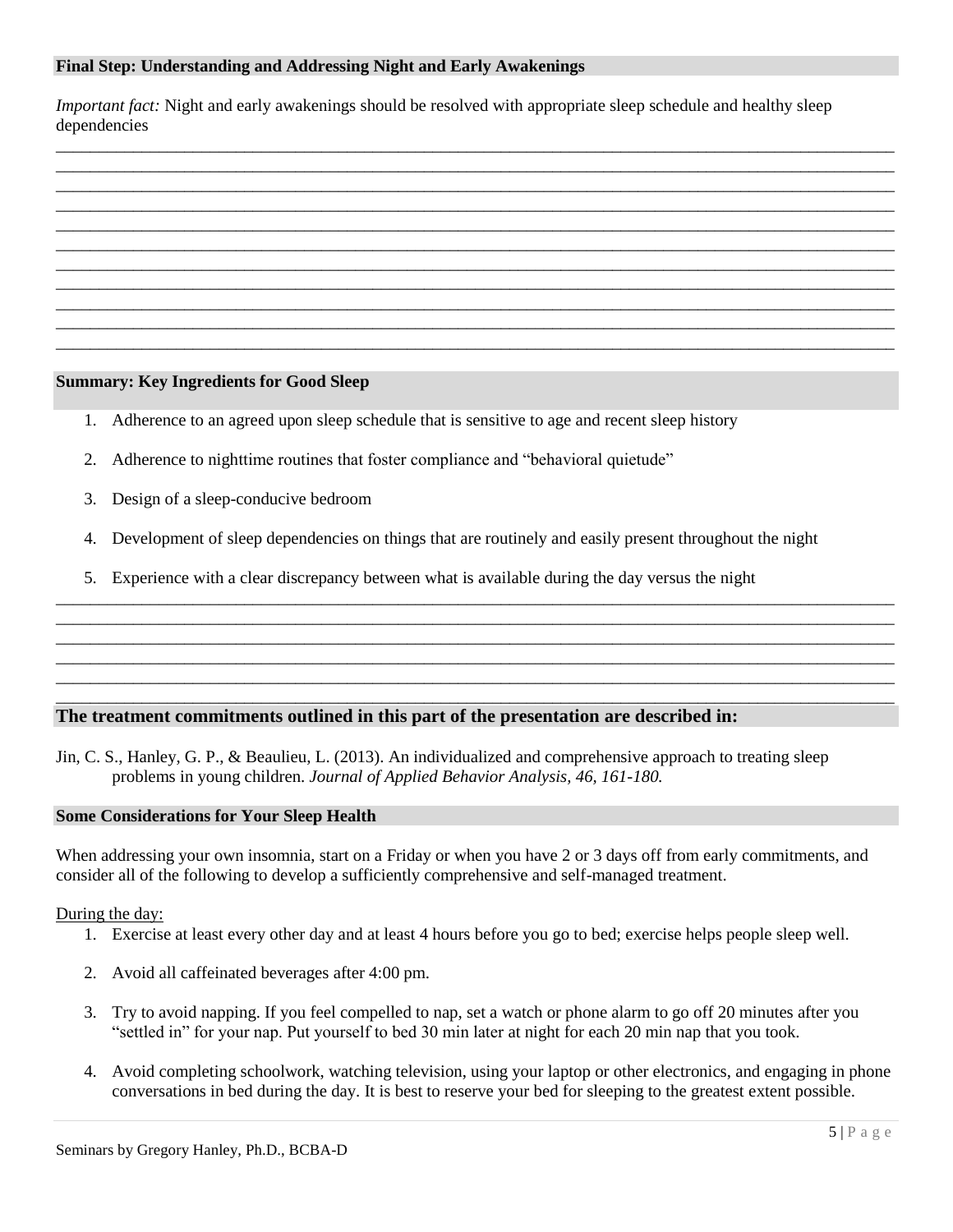## The hour prior to putting yourself in bed:

- 5. Have a snack at night that is high in complex carbohydrates and protein, and avoid foods with a high glycemic indexes as part of your nighttime snack. Also, avoid chocolate because it contains caffeine.
- 6. Eliminate all medication prescribed to improve sleep. The medications interfere with the learning that is required for you to be an effective sleeper and often allow only for low quality sleep (e.g., less than optimal REM sleep). If you feel compelled to use a pill to help you sleep, consider 1.5 to 4 mg of melatonin taken 30 to 45 min prior to going to bed while the ambient lighting is reduced.
- 7. To minimize the mental rumination that often occurs when people go to bed, consider writing down your reflections of the day and plans for tomorrow before or during your nighttime routine. Even just spending a few moments thinking about your day and planning for tomorrow (e.g., when you brush your teeth), is a good habit. Do not reflect and plan with your phone or laptop unless it is 30 min removed from when you put yourself in bed.
- 8. Establish a nighttime routine that involves dimming of the ambient lighting, decreased reliance on screen time, cooler ambient temperature, and a consistent pattern of actions during the 15 to 30 min prior to going to bed (e.g., reflect on your day, plan for tomorrow, change into pajamas, brush teeth, read a book in a chair, turn on your sound machine, lay down in bed).

## When to go to and get out of bed:

9. To enhance the value of sleep at the start of sleep treatment, put yourself to bed one hour later than when you fell asleep the night before. If you fall asleep quickly (within 15 min) on the first and subsequent nights, put yourself to bed 15 to 30 min earlier the next night until you are going to bed at a time that allows you 7.5 to 8 hours of sleep before your alarm goes off. Try not to stay in bed for more than 8.5 hours each 24 hour period.

## Considerations while in bed:

- 10. Optimize sleep dependencies (those events that without which you cannot fall asleep) by making sure they are present throughout the entire night, do not require any resetting during the night, and are transportable (e.g., consider a white noise machine on continuously while you are in bed). Avoid falling asleep outside of your bed (e.g., on the couch) or with a radio or television on that automatically shuts off during the night.
- 11. Optimize your sleep context by making it dark (consider room darkening curtains) and relatively cool, by masking ambient noise that may alert or awake you by using a white noise machine on at conversational volume, and by removing any objects that may encourage behavior that is incompatible with sleeping (e.g., remove cell phones, all other electronic gadgets including an alarm clock, textbooks from sight).
- 12. To address long delays to sleep onset and awakening during the night, consider the following: Get out of bed if you are not asleep within 10-15 min, sit in chair and read a literary classic under low light for 15-30 min or until drowsy, then return to bed. In other words, if you are not sleeping for 15 min at the beginning of the night or in the middle of the night, *get out of bed* (i.e., do not practice not sleeping in bed, because you will then get good at it). When you get out of bed, read a book, but do not do anything that is highly reinforcing, completes a goal, or involves electronic screens (i.e., do not do the laundry, clean the house, check email, make a snack, surf the web, watch TV, complete an assignment, email, tweet, instant message, blog or check emails, tweets, IMs, or blogs).
- 13. To address difficulty getting out of bed in the morning, consider the *Sleep Cycle* application available on smart phones. Relying on the accelerometer in smart phones, the application allows for your phone-based alarm to go off when you are transitioning out of sleep as opposed to going off when you are in a relatively deep stage of sleep (you set a 30-minute window for your alarm to go off). The phone is placed out of sight under the fitted sheet each night.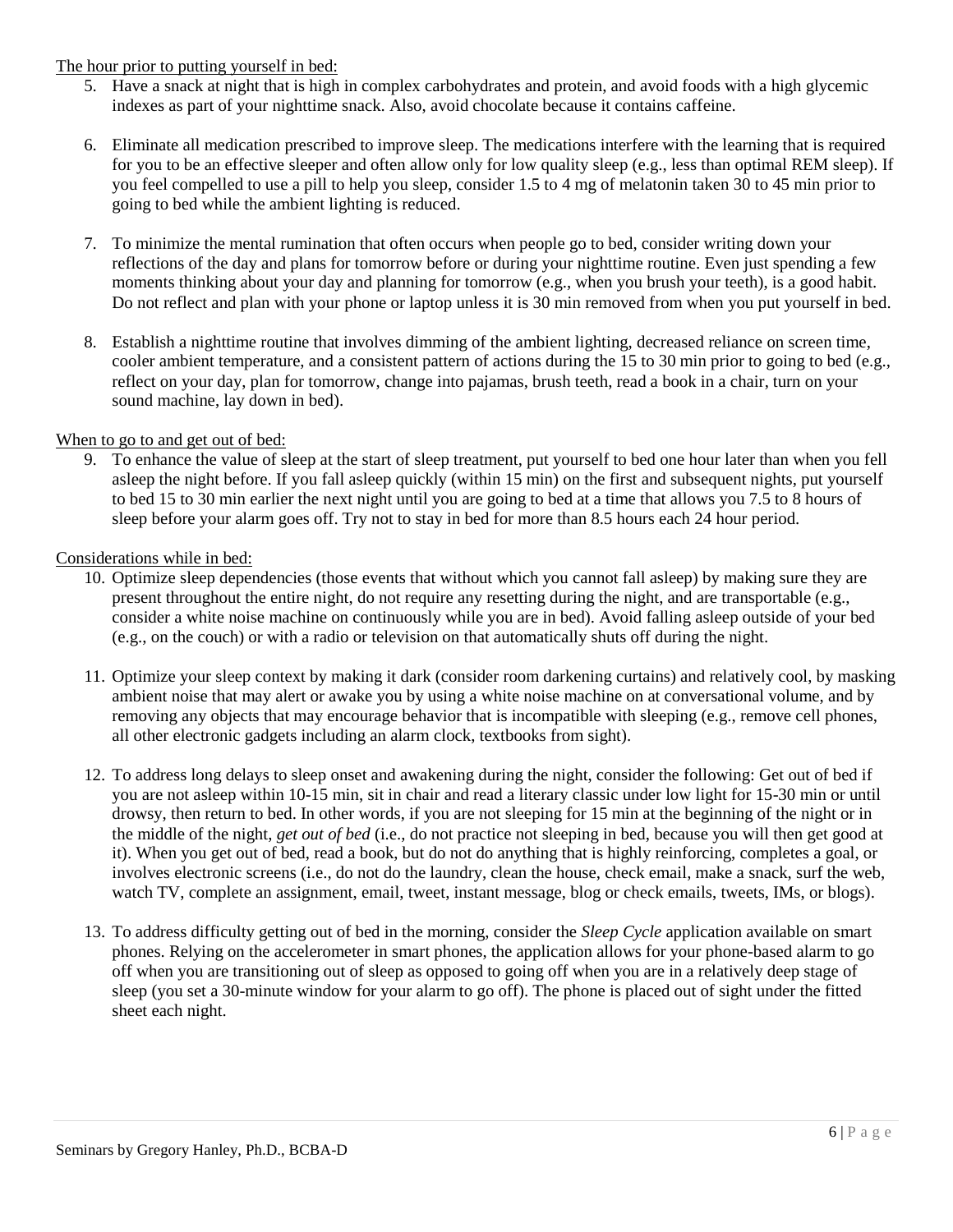### **Ten Compliance Strategies for Use in the Home by Parents of Young Children (1 to 12 years of age) (Developed by G. Hanley and L. Beaulieu)**

- 1. Decrease the amount of instructions per day.
- 2. Eliminate instructions from play-based (free play, child-led) interactions. During these play times, focus simply on watching your child, commenting on their play when you are genuinely impressed by what they are doing or have done, and being available for when they want you to see their accomplishments.

\_\_\_\_\_\_\_\_\_\_\_\_\_\_\_\_\_\_\_\_\_\_\_\_\_\_\_\_\_\_\_\_\_\_\_\_\_\_\_\_\_\_\_\_\_\_\_\_\_\_\_\_\_\_\_\_\_\_\_\_\_\_\_\_\_\_\_\_\_\_\_\_\_\_\_\_\_\_\_\_\_\_\_\_\_\_\_\_\_\_\_\_\_ \_\_\_\_\_\_\_\_\_\_\_\_\_\_\_\_\_\_\_\_\_\_\_\_\_\_\_\_\_\_\_\_\_\_\_\_\_\_\_\_\_\_\_\_\_\_\_\_\_\_\_\_\_\_\_\_\_\_\_\_\_\_\_\_\_\_\_\_\_\_\_\_\_\_\_\_\_\_\_\_\_\_\_\_\_\_\_\_\_\_\_\_\_

\_\_\_\_\_\_\_\_\_\_\_\_\_\_\_\_\_\_\_\_\_\_\_\_\_\_\_\_\_\_\_\_\_\_\_\_\_\_\_\_\_\_\_\_\_\_\_\_\_\_\_\_\_\_\_\_\_\_\_\_\_\_\_\_\_\_\_\_\_\_\_\_\_\_\_\_\_\_\_\_\_\_\_\_\_\_\_\_\_\_\_\_\_

\_\_\_\_\_\_\_\_\_\_\_\_\_\_\_\_\_\_\_\_\_\_\_\_\_\_\_\_\_\_\_\_\_\_\_\_\_\_\_\_\_\_\_\_\_\_\_\_\_\_\_\_\_\_\_\_\_\_\_\_\_\_\_\_\_\_\_\_\_\_\_\_\_\_\_\_\_\_\_\_\_\_\_\_\_\_\_\_\_\_\_\_\_ \_\_\_\_\_\_\_\_\_\_\_\_\_\_\_\_\_\_\_\_\_\_\_\_\_\_\_\_\_\_\_\_\_\_\_\_\_\_\_\_\_\_\_\_\_\_\_\_\_\_\_\_\_\_\_\_\_\_\_\_\_\_\_\_\_\_\_\_\_\_\_\_\_\_\_\_\_\_\_\_\_\_\_\_\_\_\_\_\_\_\_\_\_

\_\_\_\_\_\_\_\_\_\_\_\_\_\_\_\_\_\_\_\_\_\_\_\_\_\_\_\_\_\_\_\_\_\_\_\_\_\_\_\_\_\_\_\_\_\_\_\_\_\_\_\_\_\_\_\_\_\_\_\_\_\_\_\_\_\_\_\_\_\_\_\_\_\_\_\_\_\_\_\_\_\_\_\_\_\_\_\_\_\_\_\_\_

\_\_\_\_\_\_\_\_\_\_\_\_\_\_\_\_\_\_\_\_\_\_\_\_\_\_\_\_\_\_\_\_\_\_\_\_\_\_\_\_\_\_\_\_\_\_\_\_\_\_\_\_\_\_\_\_\_\_\_\_\_\_\_\_\_\_\_\_\_\_\_\_\_\_\_\_\_\_\_\_\_\_\_\_\_\_\_\_\_\_\_\_\_ \_\_\_\_\_\_\_\_\_\_\_\_\_\_\_\_\_\_\_\_\_\_\_\_\_\_\_\_\_\_\_\_\_\_\_\_\_\_\_\_\_\_\_\_\_\_\_\_\_\_\_\_\_\_\_\_\_\_\_\_\_\_\_\_\_\_\_\_\_\_\_\_\_\_\_\_\_\_\_\_\_\_\_\_\_\_\_\_\_\_\_\_\_ \_\_\_\_\_\_\_\_\_\_\_\_\_\_\_\_\_\_\_\_\_\_\_\_\_\_\_\_\_\_\_\_\_\_\_\_\_\_\_\_\_\_\_\_\_\_\_\_\_\_\_\_\_\_\_\_\_\_\_\_\_\_\_\_\_\_\_\_\_\_\_\_\_\_\_\_\_\_\_\_\_\_\_\_\_\_\_\_\_\_\_\_\_ \_\_\_\_\_\_\_\_\_\_\_\_\_\_\_\_\_\_\_\_\_\_\_\_\_\_\_\_\_\_\_\_\_\_\_\_\_\_\_\_\_\_\_\_\_\_\_\_\_\_\_\_\_\_\_\_\_\_\_\_\_\_\_\_\_\_\_\_\_\_\_\_\_\_\_\_\_\_\_\_\_\_\_\_\_\_\_\_\_\_\_\_\_

 $\_$  ,  $\_$  ,  $\_$  ,  $\_$  ,  $\_$  ,  $\_$  ,  $\_$  ,  $\_$  ,  $\_$  ,  $\_$  ,  $\_$  ,  $\_$  ,  $\_$  ,  $\_$  ,  $\_$  ,  $\_$  ,  $\_$  ,  $\_$  ,  $\_$  ,  $\_$  ,  $\_$  ,  $\_$  ,  $\_$  ,  $\_$  ,  $\_$  ,  $\_$  ,  $\_$  ,  $\_$  ,  $\_$  ,  $\_$  ,  $\_$  ,  $\_$  ,  $\_$  ,  $\_$  ,  $\_$  ,  $\_$  ,  $\_$  ,

\_\_\_\_\_\_\_\_\_\_\_\_\_\_\_\_\_\_\_\_\_\_\_\_\_\_\_\_\_\_\_\_\_\_\_\_\_\_\_\_\_\_\_\_\_\_\_\_\_\_\_\_\_\_\_\_\_\_\_\_\_\_\_\_\_\_\_\_\_\_\_\_\_\_\_\_\_\_\_\_\_\_\_\_\_\_\_\_\_\_\_\_\_ \_\_\_\_\_\_\_\_\_\_\_\_\_\_\_\_\_\_\_\_\_\_\_\_\_\_\_\_\_\_\_\_\_\_\_\_\_\_\_\_\_\_\_\_\_\_\_\_\_\_\_\_\_\_\_\_\_\_\_\_\_\_\_\_\_\_\_\_\_\_\_\_\_\_\_\_\_\_\_\_\_\_\_\_\_\_\_\_\_\_\_\_\_ \_\_\_\_\_\_\_\_\_\_\_\_\_\_\_\_\_\_\_\_\_\_\_\_\_\_\_\_\_\_\_\_\_\_\_\_\_\_\_\_\_\_\_\_\_\_\_\_\_\_\_\_\_\_\_\_\_\_\_\_\_\_\_\_\_\_\_\_\_\_\_\_\_\_\_\_\_\_\_\_\_\_\_\_\_\_\_\_\_\_\_\_\_ \_\_\_\_\_\_\_\_\_\_\_\_\_\_\_\_\_\_\_\_\_\_\_\_\_\_\_\_\_\_\_\_\_\_\_\_\_\_\_\_\_\_\_\_\_\_\_\_\_\_\_\_\_\_\_\_\_\_\_\_\_\_\_\_\_\_\_\_\_\_\_\_\_\_\_\_\_\_\_\_\_\_\_\_\_\_\_\_\_\_\_\_\_

3. Only provide instructions with which you can follow through (e.g., motor-based instructions). In other words, eliminate instructions to eat, sleep, pee/poop on the toilet, talk (e.g., say they are sorry). These are skills that require some sort of shaping if they are not occurring at developmentally appropriate times.

4. Provide many choices during the day outside of instructional situations to give the child some degree of control (e.g., choosing which of several outfits to wear, what to have for snack from an array of choices, the order in which to complete chores or academics).

5. Always call the child's name prior to an instruction, pausing, and then only deliver the instruction after the child has stopped what they were doing, said "yes," and is looking at you. Teach this skill by:

> a. Letting the child know that you expect him or her to stop, look, say, "yes," and wait for further instruction when they hear their name being called.

\_\_\_\_\_\_\_\_\_\_\_\_\_\_\_\_\_\_\_\_\_\_\_\_\_\_\_\_\_\_\_\_\_\_\_\_\_\_\_\_\_\_\_\_\_\_\_\_\_\_\_\_\_\_\_\_\_\_\_\_\_\_\_\_\_\_\_\_\_\_\_\_\_\_\_\_\_\_\_\_\_\_\_\_\_\_\_\_\_\_\_\_\_ \_\_\_\_\_\_\_\_\_\_\_\_\_\_\_\_\_\_\_\_\_\_\_\_\_\_\_\_\_\_\_\_\_\_\_\_\_\_\_\_\_\_\_\_\_\_\_\_\_\_\_\_\_\_\_\_\_\_\_\_\_\_\_\_\_\_\_\_\_\_\_\_\_\_\_\_\_\_\_\_\_\_\_\_\_\_\_\_\_\_\_\_\_ \_\_\_\_\_\_\_\_\_\_\_\_\_\_\_\_\_\_\_\_\_\_\_\_\_\_\_\_\_\_\_\_\_\_\_\_\_\_\_\_\_\_\_\_\_\_\_\_\_\_\_\_\_\_\_\_\_\_\_\_\_\_\_\_\_\_\_\_\_\_\_\_\_\_\_\_\_\_\_\_\_\_\_\_\_\_\_\_\_\_\_\_\_ \_\_\_\_\_\_\_\_\_\_\_\_\_\_\_\_\_\_\_\_\_\_\_\_\_\_\_\_\_\_\_\_\_\_\_\_\_\_\_\_\_\_\_\_\_\_\_\_\_\_\_\_\_\_\_\_\_\_\_\_\_\_\_\_\_\_\_\_\_\_\_\_\_\_\_\_\_\_\_\_\_\_\_\_\_\_\_\_\_\_\_\_\_

\_\_\_\_\_\_\_\_\_\_\_\_\_\_\_\_\_\_\_\_\_\_\_\_\_\_\_\_\_\_\_\_\_\_\_\_\_\_\_\_\_\_\_\_\_\_\_\_\_\_\_\_\_\_\_\_\_\_\_\_\_\_\_\_\_\_\_\_\_\_\_\_\_\_\_\_\_\_\_\_\_\_\_\_\_\_\_\_\_\_\_\_\_ \_\_\_\_\_\_\_\_\_\_\_\_\_\_\_\_\_\_\_\_\_\_\_\_\_\_\_\_\_\_\_\_\_\_\_\_\_\_\_\_\_\_\_\_\_\_\_\_\_\_\_\_\_\_\_\_\_\_\_\_\_\_\_\_\_\_\_\_\_\_\_\_\_\_\_\_\_\_\_\_\_\_\_\_\_\_\_\_\_\_\_\_\_

\_\_\_\_\_\_\_\_\_\_\_\_\_\_\_\_\_\_\_\_\_\_\_\_\_\_\_\_\_\_\_\_\_\_\_\_\_\_\_\_\_\_\_\_\_\_\_\_\_\_\_\_\_\_\_\_\_\_\_\_\_\_\_\_\_\_\_\_\_\_\_\_\_\_\_\_\_\_\_\_\_\_\_\_\_\_\_\_\_\_\_\_\_

- b. Calling the child's name just prior to giving compliments, snacks, preferred activities. In other words, we would like them to perk up when their name is called, so make sure that when they hear their name, it is not always followed by an instruction; make sure good things happen after their name is called.
- 6. Deliver clear, concise, and direct instructions ("Billy, …. put all of the blocks in the bucket"); avoid vague (e.g., "Shape up"), wordy, or indirect instructions (e.g., "It would be nice if somebody cleaned up stuff").